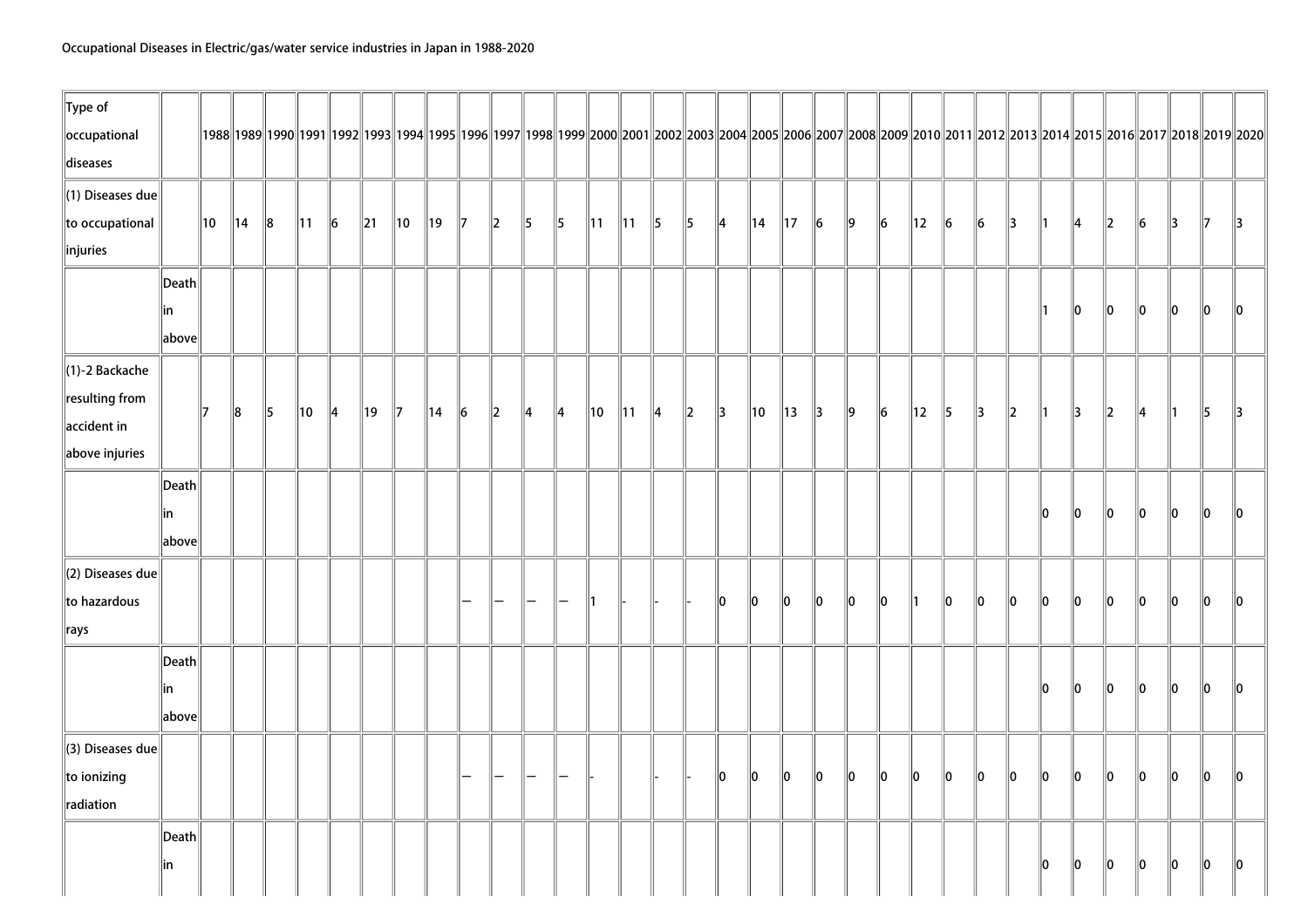|                          | $\ $ above $\ $       |    |    |    |  |   |   |               |   |  |  |    |    |               |               |    |    |    |    |         |    |         |         |               |    |         |               |               |
|--------------------------|-----------------------|----|----|----|--|---|---|---------------|---|--|--|----|----|---------------|---------------|----|----|----|----|---------|----|---------|---------|---------------|----|---------|---------------|---------------|
| $\ $ (4) Diseases due    |                       |    |    |    |  |   |   |               |   |  |  |    |    |               |               |    |    |    |    |         |    |         |         |               |    |         |               |               |
| $\ $ to abnormal         |                       |    |    |    |  | - | — | -             |   |  |  | 10 | 10 | $\ 0\ $       | 10            | 10 | 10 | 10 | 10 | 10      | 10 | 10      | 10      | 10            | 10 | 10      | 10            | 10            |
| $\parallel$ atmospheric  |                       |    |    |    |  |   |   |               |   |  |  |    |    |               |               |    |    |    |    |         |    |         |         |               |    |         |               |               |
| $\ $ pressure            |                       |    |    |    |  |   |   |               |   |  |  |    |    |               |               |    |    |    |    |         |    |         |         |               |    |         |               |               |
|                          | $ \mathsf{Death} $    |    |    |    |  |   |   |               |   |  |  |    |    |               |               |    |    |    |    |         |    |         |         |               |    |         |               |               |
|                          | in                    |    |    |    |  |   |   |               |   |  |  |    |    |               |               |    |    |    |    |         |    | 10      | 10      | 10            | 10 | 10      | 10            | 10            |
|                          | above                 |    |    |    |  |   |   |               |   |  |  |    |    |               |               |    |    |    |    |         |    |         |         |               |    |         |               |               |
| $\ $ (5) Diseases due    |                       |    |    |    |  |   |   |               |   |  |  |    |    |               |               |    |    |    |    |         |    |         |         |               |    |         |               |               |
| $\ $ to abnormal         |                       |    | 15 | 12 |  | - |   |               |   |  |  |    | 10 | $\parallel$ 0 | $\parallel$ 1 | ∥1 | ∥1 | 2  | ∥1 | 10      |    | 2       |         | 3             | 12 | 2       | $\parallel$ 2 | $\parallel$ 3 |
| $\parallel$ temperature  |                       |    |    |    |  |   |   |               |   |  |  |    |    |               |               |    |    |    |    |         |    |         |         |               |    |         |               |               |
|                          | $\vert$ Death $\vert$ |    |    |    |  |   |   |               |   |  |  |    |    |               |               |    |    |    |    |         |    |         |         |               |    |         |               |               |
|                          | in                    |    |    |    |  |   |   |               |   |  |  |    |    |               |               |    |    |    |    |         |    | 10      | 11      | 10            | 10 | 10      | 10            | 10            |
|                          | above                 |    |    |    |  |   |   |               |   |  |  |    |    |               |               |    |    |    |    |         |    |         |         |               |    |         |               |               |
| $\ $ (5)-2 Heat          |                       |    |    |    |  |   |   |               |   |  |  |    |    |               |               |    |    |    |    |         |    |         |         |               |    |         |               |               |
| stroke in above          |                       |    |    |    |  |   |   |               |   |  |  |    |    |               |               |    |    |    |    |         |    | 2       | ∥1      | $\parallel$ 3 | 11 | $\ 2\ $ | $\parallel$ 2 | $\ 2\ $       |
| abnormal                 |                       |    |    |    |  |   |   |               |   |  |  |    |    |               |               |    |    |    |    |         |    |         |         |               |    |         |               |               |
| $\parallel$ temperature  |                       |    |    |    |  |   |   |               |   |  |  |    |    |               |               |    |    |    |    |         |    |         |         |               |    |         |               |               |
|                          | $ \mathsf{Death} $    |    |    |    |  |   |   |               |   |  |  |    |    |               |               |    |    |    |    |         |    |         |         |               |    |         |               |               |
|                          | in                    |    |    |    |  |   |   |               |   |  |  |    |    |               |               |    |    |    |    |         |    | 10      |         | 10            | 10 | 10      | 10            | $\ 0\ $       |
|                          | above                 |    |    |    |  |   |   |               |   |  |  |    |    |               |               |    |    |    |    |         |    |         |         |               |    |         |               |               |
| $\ $ (6) Ear diseases    |                       |    |    |    |  |   |   |               |   |  |  |    |    |               |               |    |    |    |    |         |    |         |         |               |    |         |               |               |
| $\parallel$ due to noise |                       |    |    |    |  |   |   |               |   |  |  | 10 | 10 | 10            | 10            | 10 | 10 | 10 | 10 | $\ 2\ $ | 10 | llo     | 10      | 10            | 10 | 10      | 10            | 10            |
|                          | $\ $ Death $\ $       |    |    |    |  |   |   |               |   |  |  |    |    |               |               |    |    |    |    |         |    |         |         |               |    |         |               |               |
|                          | ∥in                   |    |    |    |  |   |   |               |   |  |  |    |    |               |               |    |    |    |    |         |    | 10      | $\ 0\ $ | $\ 0\ $       | 10 | 10      | 10            | $\ 0\ $       |
|                          | above                 |    |    |    |  |   |   |               |   |  |  |    |    |               |               |    |    |    |    |         |    |         |         |               |    |         |               |               |
| $\Vert$ (7) Diseases due |                       |    |    |    |  |   |   |               |   |  |  |    |    |               |               |    |    |    |    |         |    |         |         |               |    |         |               |               |
| $\ $ to factors other    |                       | ∥1 |    |    |  | — | — | $\overline{}$ | — |  |  | 10 | 10 | $\parallel$ 0 | 10            | 10 | 10 | 10 | 10 | 10      | 10 | $\ 0\ $ | $\ 0\ $ | 10            | 10 | 11      | 10            | 10            |
| than (2) to (6)          |                       |    |    |    |  |   |   |               |   |  |  |    |    |               |               |    |    |    |    |         |    |         |         |               |    |         |               |               |
|                          | $\ $ Death $\ $       |    |    |    |  |   |   |               |   |  |  |    |    |               |               |    |    |    |    |         |    |         |         |               |    |         |               |               |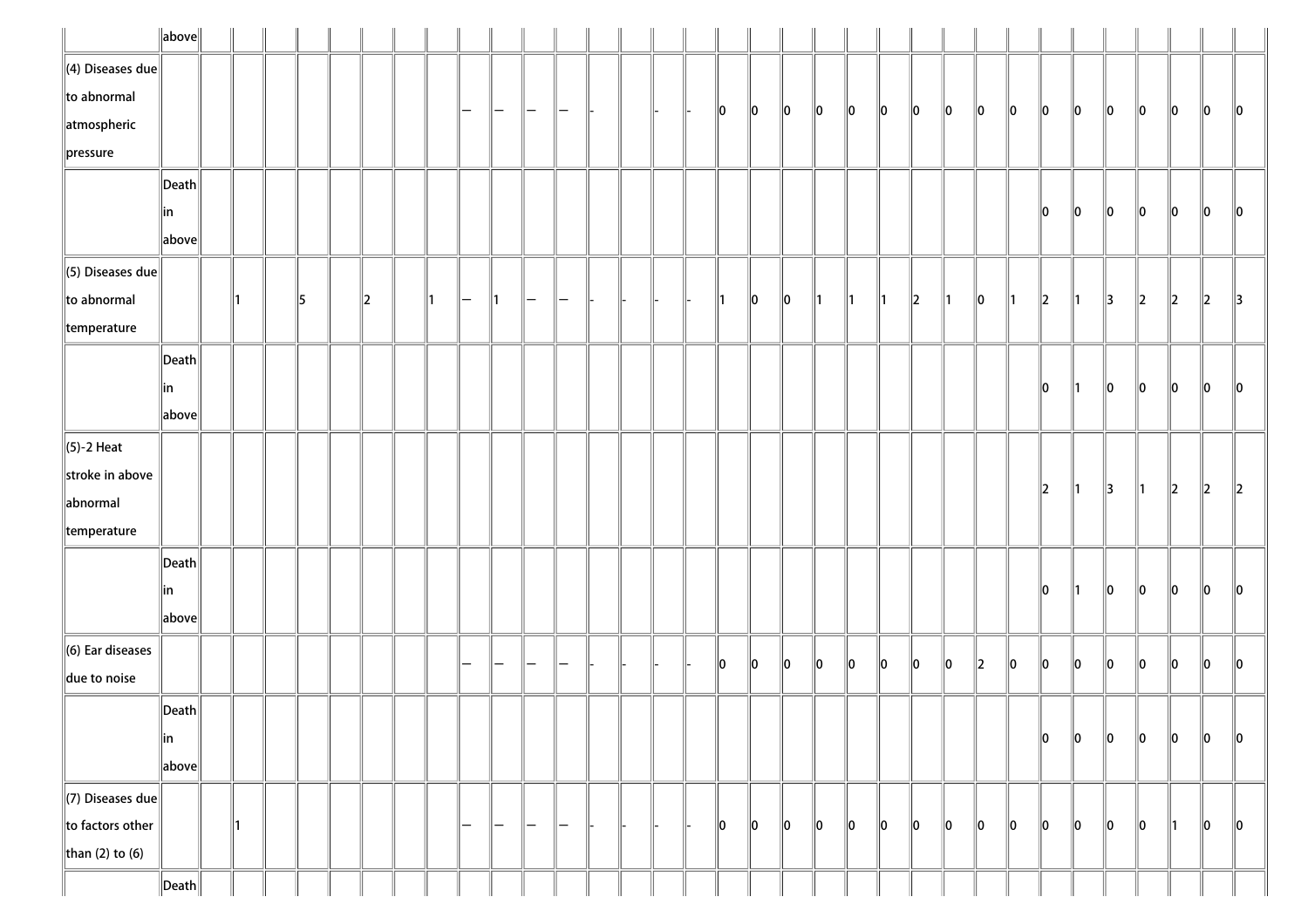|                                        | in<br>above           |    |    |  |  |                   |                        |     |                        |    |    |  |    |         |             |             |         |         |    |         |         |         | 10      | $\ 0\ $ | $\ 0\ $ | $\ 0\ $ | $\ 0\ $ | 10            | $\parallel$ 0 |
|----------------------------------------|-----------------------|----|----|--|--|-------------------|------------------------|-----|------------------------|----|----|--|----|---------|-------------|-------------|---------|---------|----|---------|---------|---------|---------|---------|---------|---------|---------|---------------|---------------|
| $\ $ (8) Diseases of<br>locomotion and |                       |    |    |  |  |                   |                        |     |                        |    |    |  |    |         |             |             |         |         |    |         |         |         |         |         |         |         |         |               |               |
| internal organs                        |                       | ∥1 | 11 |  |  | —                 |                        |     |                        |    |    |  | 11 | 10      | 10          | 10          | $\ 2\ $ | 10      | 10 | $\ 0\ $ | 10      | 10      | 10      | 10      | 10      | $\ 0\ $ | 10      | $\ 0\ $       | 10            |
| $\ $ due to heavy                      |                       |    |    |  |  |                   |                        |     |                        |    |    |  |    |         |             |             |         |         |    |         |         |         |         |         |         |         |         |               |               |
| $\ $ and excessive                     |                       |    |    |  |  |                   |                        |     |                        |    |    |  |    |         |             |             |         |         |    |         |         |         |         |         |         |         |         |               |               |
| work load                              |                       |    |    |  |  |                   |                        |     |                        |    |    |  |    |         |             |             |         |         |    |         |         |         |         |         |         |         |         |               |               |
|                                        | $\ $ Death            |    |    |  |  |                   |                        |     |                        |    |    |  |    |         |             |             |         |         |    |         |         |         |         |         |         |         |         |               |               |
|                                        | ∥in                   |    |    |  |  |                   |                        |     |                        |    |    |  |    |         |             |             |         |         |    |         |         |         | 10      | $\ 0\ $ | $\ 0\ $ | $\ 0\ $ | $\ 0\ $ | $\ 0\ $       | 10            |
|                                        | $\ $ above $\ $       |    |    |  |  |                   |                        |     |                        |    |    |  |    |         |             |             |         |         |    |         |         |         |         |         |         |         |         |               |               |
| $\Vert(9)\Vert$                        |                       |    |    |  |  |                   |                        |     |                        |    |    |  |    |         |             |             |         |         |    |         |         |         |         |         |         |         |         |               |               |
| <b>Occupational</b>                    |                       |    |    |  |  |                   |                        |     |                        |    |    |  |    |         |             |             |         |         |    |         |         |         |         |         |         |         |         |               |               |
| lower back pain                        |                       |    |    |  |  |                   |                        |     |                        |    |    |  |    |         |             |             |         |         |    |         |         |         |         |         |         |         |         |               |               |
| $\left\ $ excluding that               |                       |    |    |  |  |                   |                        |     |                        |    | ∥1 |  | 10 | $\ 0\ $ | $ 0\rangle$ | $ 0\rangle$ | 10      | $\ 0\ $ | 10 | $\ 0\ $ | 10      | $\ 0\ $ | 10      | $\ 0\ $ | 10      | $\ 0\ $ | 10      | $\parallel$ 0 | 10            |
| $\ $ caused by                         |                       |    |    |  |  |                   |                        |     |                        |    |    |  |    |         |             |             |         |         |    |         |         |         |         |         |         |         |         |               |               |
| occupational                           |                       |    |    |  |  |                   |                        |     |                        |    |    |  |    |         |             |             |         |         |    |         |         |         |         |         |         |         |         |               |               |
| $\ $ injuries                          |                       |    |    |  |  |                   |                        |     |                        |    |    |  |    |         |             |             |         |         |    |         |         |         |         |         |         |         |         |               |               |
|                                        | $\vert$ Death $\vert$ |    |    |  |  |                   |                        |     |                        |    |    |  |    |         |             |             |         |         |    |         |         |         |         |         |         |         |         |               |               |
|                                        | ∥in                   |    |    |  |  |                   |                        |     |                        |    |    |  |    |         |             |             |         |         |    |         |         |         | 10      | llo     | lo.     | lo      | lo.     | lo            | 10            |
|                                        | $\ $ above $\ $       |    |    |  |  |                   |                        |     |                        |    |    |  |    |         |             |             |         |         |    |         |         |         |         |         |         |         |         |               |               |
| $\ $ (10) Diseases                     |                       |    |    |  |  |                   |                        |     |                        |    |    |  |    |         |             |             |         |         |    |         |         |         |         |         |         |         |         |               |               |
| due to vibration                       |                       |    |    |  |  |                   |                        |     | —                      | 11 |    |  | 10 | $\ 0\ $ | 10          | $\ 0\ $     | 10      | $\ 0\ $ | ∥1 | $\ 0\ $ | $\ 0\ $ | $\ 0\ $ | $\ 0\ $ | $\ 0\ $ | $\ 0\ $ | $\ 0\ $ | $\ 0\ $ | $\ 0\ $       | $\ 0\ $       |
|                                        |                       |    |    |  |  |                   |                        |     |                        |    |    |  |    |         |             |             |         |         |    |         |         |         |         |         |         |         |         |               |               |
|                                        | $\ $ Death $\ $       |    |    |  |  |                   |                        |     |                        |    |    |  |    |         |             |             |         |         |    |         |         |         |         |         |         |         | $\ 0\ $ | $\ 0\ $       |               |
|                                        | ∥in                   |    |    |  |  |                   |                        |     |                        |    |    |  |    |         |             |             |         |         |    |         |         |         | $\ 0\ $ | $\ 0\ $ | $\ 0\ $ | $\ 0\ $ |         |               | $\ 0\ $       |
|                                        | above                 |    |    |  |  |                   |                        |     |                        |    |    |  |    |         |             |             |         |         |    |         |         |         |         |         |         |         |         |               |               |
| $\ $ (11) Disorders                    |                       |    |    |  |  |                   |                        |     |                        |    |    |  |    |         |             |             |         |         |    |         |         |         |         |         |         |         |         |               |               |
| $\ $ in fingers and                    |                       |    |    |  |  |                   |                        |     |                        |    |    |  |    |         |             |             |         |         |    |         |         |         |         |         |         |         |         |               |               |
| forearms, and                          |                       |    |    |  |  | $\qquad \qquad -$ | $\qquad \qquad \qquad$ | $-$ | $\qquad \qquad \qquad$ |    |    |  | 10 | $\ 0\ $ | $\ 0\ $     | $\ 0\ $     | 10      | $\ 0\ $ | 10 | $\ 0\ $ | 10      | $\ 0\ $ | 10      | $\ 0\ $ | 10      | $\ 0\ $ | 10      | $\ 0\ $       | $\ 0\ $       |
| cervico-                               |                       |    |    |  |  |                   |                        |     |                        |    |    |  |    |         |             |             |         |         |    |         |         |         |         |         |         |         |         |               |               |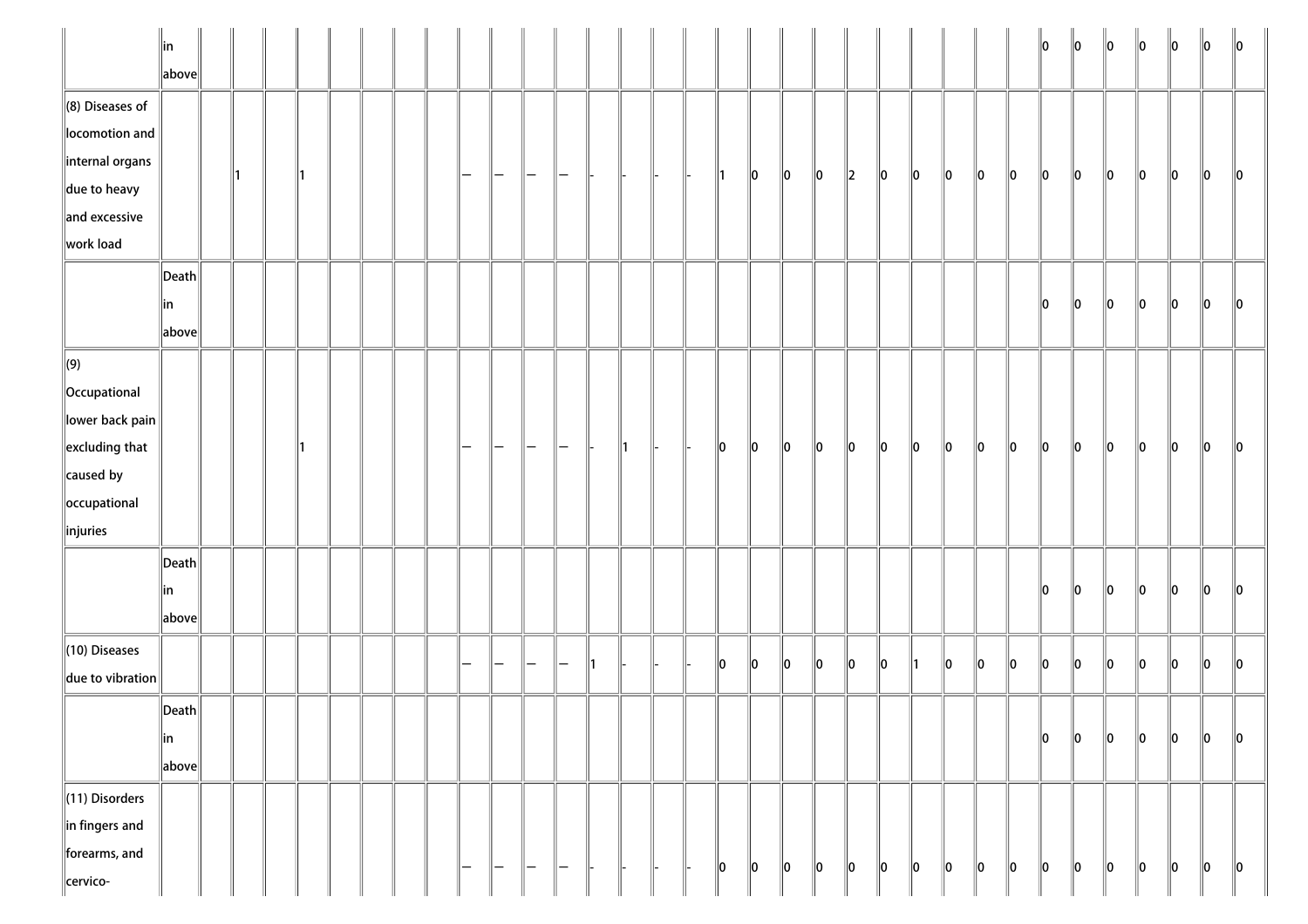| $\ $ bronchial            |                                      |         |   |         |    |  |               |               |                          |                   |               |               |   |              |         |               |         |               |               |             |         |               |         |         |               |               |               |               |               |             |               |
|---------------------------|--------------------------------------|---------|---|---------|----|--|---------------|---------------|--------------------------|-------------------|---------------|---------------|---|--------------|---------|---------------|---------|---------------|---------------|-------------|---------|---------------|---------|---------|---------------|---------------|---------------|---------------|---------------|-------------|---------------|
| disorder                  |                                      |         |   |         |    |  |               |               |                          |                   |               |               |   |              |         |               |         |               |               |             |         |               |         |         |               |               |               |               |               |             |               |
|                           | $\ $ Death $\ $                      |         |   |         |    |  |               |               |                          |                   |               |               |   |              |         |               |         |               |               |             |         |               |         |         |               |               |               |               |               |             |               |
|                           | ∥in                                  |         |   |         |    |  |               |               |                          |                   |               |               |   |              |         |               |         |               |               |             |         |               |         |         | 10            | $\parallel$ 0 | $\parallel$ 0 | 10            | 10            | 10          | $\parallel 0$ |
|                           | above                                |         |   |         |    |  |               |               |                          |                   |               |               |   |              |         |               |         |               |               |             |         |               |         |         |               |               |               |               |               |             |               |
| (12) Diseases             |                                      |         |   |         |    |  |               |               |                          |                   |               |               |   |              |         |               |         |               |               |             |         |               |         |         |               |               |               |               |               |             |               |
| due to causes             |                                      |         |   |         |    |  | $\overline{}$ | $-$           | $\overline{}$            | -                 |               |               |   |              | 10      | 10            | 10      | $\parallel$ 0 | $\ 0\ $       | $ 0\rangle$ | 10      | $\parallel$ 1 | 10      | $\ 0\ $ | $\parallel$ 0 | 10            | 10            | 10            | 10            | 10          | 10            |
| other than $(8)$          |                                      |         |   |         |    |  |               |               |                          |                   |               |               |   |              |         |               |         |               |               |             |         |               |         |         |               |               |               |               |               |             |               |
| $\ $ to (11)              |                                      |         |   |         |    |  |               |               |                          |                   |               |               |   |              |         |               |         |               |               |             |         |               |         |         |               |               |               |               |               |             |               |
|                           | $\ $ Death $\ $                      |         |   |         |    |  |               |               |                          |                   |               |               |   |              |         |               |         |               |               |             |         |               |         |         |               |               |               |               |               |             |               |
|                           | ∥in                                  |         |   |         |    |  |               |               |                          |                   |               |               |   |              |         |               |         |               |               |             |         |               |         |         | llo.          | 10            | 10            | 10            | 10            | 10          | 10            |
|                           | $\left\Vert \text{above}\right\Vert$ |         |   |         |    |  |               |               |                          |                   |               |               |   |              |         |               |         |               |               |             |         |               |         |         |               |               |               |               |               |             |               |
| $\parallel$ (13) Anoxia   |                                      | $\ 2\ $ |   |         |    |  | $-$           | $\overline{}$ | $\overline{\phantom{0}}$ | $\qquad \qquad -$ |               |               |   |              | $\ 0\ $ | $\parallel$ 0 | ∥1      | $\ 0\ $       | $\ 0\ $       | $\ 0\ $     | 0       | $\ 0\ $       | $\ 0\ $ | $\ 0\ $ | 0             | ∥1            | $ 0\rangle$   | 10            | 10            | 10          | 11            |
|                           | $\vert$ Death $\vert$                |         |   |         |    |  |               |               |                          |                   |               |               |   |              |         |               |         |               |               |             |         |               |         |         |               |               |               |               |               |             |               |
|                           | ∥in                                  |         |   |         |    |  |               |               |                          |                   |               |               |   |              |         |               |         |               |               |             |         |               |         |         | 10            | ∥1∶           | $\ 0\ $       | 10            | $\ 0\ $       | 10          | 10            |
|                           | above                                |         |   |         |    |  |               |               |                          |                   |               |               |   |              |         |               |         |               |               |             |         |               |         |         |               |               |               |               |               |             |               |
| $\parallel$ (14) Diseases |                                      |         |   |         |    |  |               |               |                          |                   |               |               |   |              |         |               |         |               |               |             |         |               |         |         |               |               |               |               |               |             |               |
| $\ $ due to chemical $\ $ |                                      |         |   |         |    |  |               |               |                          |                   |               |               |   |              |         |               |         |               |               |             |         |               |         |         |               |               |               |               |               |             |               |
| substances                |                                      | 14      | 2 | $\ 2\ $ | ∥1 |  | $\parallel$ 2 | $\vdash$      | ∥1                       | $\parallel$ 1     | $\parallel$ 1 | $\parallel$ 1 | 2 | $\mathsf{I}$ | 2       | $\parallel$ 1 | $\ 2\ $ | $\ 0\ $       | $\parallel$ 1 | $ 0\rangle$ | $\ 0\ $ | $\ 0\ $       | 0       | $\ 0\ $ | $\parallel$ 3 | $\parallel$ 1 | $\parallel$ 1 | $\parallel$ 1 | $\parallel$ 0 | $ 0\rangle$ | ∥1            |
| $\ $ (excluding           |                                      |         |   |         |    |  |               |               |                          |                   |               |               |   |              |         |               |         |               |               |             |         |               |         |         |               |               |               |               |               |             |               |
| cancer)                   |                                      |         |   |         |    |  |               |               |                          |                   |               |               |   |              |         |               |         |               |               |             |         |               |         |         |               |               |               |               |               |             |               |
|                           | Death                                |         |   |         |    |  |               |               |                          |                   |               |               |   |              |         |               |         |               |               |             |         |               |         |         |               |               |               |               |               |             |               |
|                           | in                                   |         |   |         |    |  |               |               |                          |                   |               |               |   |              |         |               |         |               |               |             |         |               |         |         | $ 2\rangle$   | ∥1∶           | $\ 0\ $       | 10            | $\ 0\ $       | 10          | 10            |
|                           | above                                |         |   |         |    |  |               |               |                          |                   |               |               |   |              |         |               |         |               |               |             |         |               |         |         |               |               |               |               |               |             |               |
| $\ $ (15)                 |                                      |         |   |         |    |  |               |               |                          |                   |               |               |   |              |         |               |         |               |               |             |         |               |         |         |               |               |               |               |               |             |               |
| $\ $ Pneumoconiosis $\ $  |                                      |         |   |         |    |  |               |               |                          |                   |               |               |   |              |         |               |         |               |               |             |         |               |         |         |               |               |               |               |               |             |               |
| $\ $ and                  |                                      |         |   |         |    |  | $\overline{}$ | $\vdash$      | $\overline{}$            | $-$               |               |               |   |              | $\ 0\ $ | $\ 0\ $       | $\ 0\ $ | $\ 0\ $       | $\ 0\ $       | $\ 0\ $     | $\ 0\ $ | $\ 0\ $       | $\ 0\ $ | $\ 0\ $ | $\ 0\ $       | 10            | 10            | $\ 0\ $       | $\ 0\ $       | $\ 0\ $     | $\ 0\ $       |
| complications             |                                      |         |   |         |    |  |               |               |                          |                   |               |               |   |              |         |               |         |               |               |             |         |               |         |         |               |               |               |               |               |             |               |
| $\ $ (only absent)        |                                      |         |   |         |    |  |               |               |                          |                   |               |               |   |              |         |               |         |               |               |             |         |               |         |         |               |               |               |               |               |             |               |
| $\ $ (16) Diseases        |                                      |         |   |         |    |  |               |               |                          |                   |               |               |   |              |         |               |         |               |               |             |         |               |         |         |               |               |               |               |               |             |               |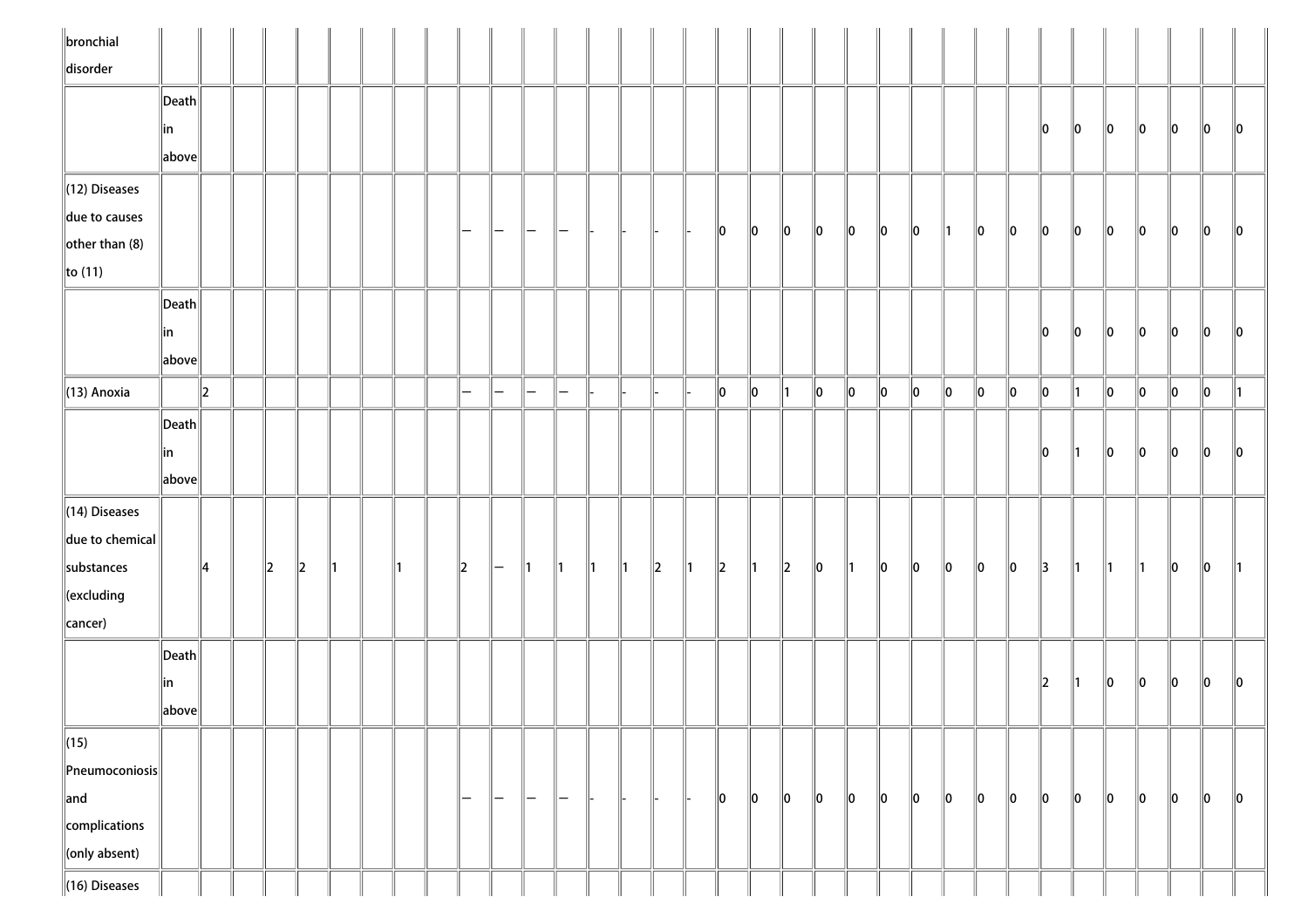| $\ $ due to                 |                                        |  |  |  | ∥9 |   |                 |                   |  |  | 11 | $\ 0\ $ | $\ 0\ $ | 5       | $\ 0\ $ | $\ 0\ $ | ∥1 | $\ 0\ $ | $\ 0\ $ | $\ 0\ $ | $\ 0\ $ | $\ 0\ $ | $\ 0\ $ | $\ 0\ $ | $\ 2\ $ | $\ 0\ $       | $\ 27\ $ |
|-----------------------------|----------------------------------------|--|--|--|----|---|-----------------|-------------------|--|--|----|---------|---------|---------|---------|---------|----|---------|---------|---------|---------|---------|---------|---------|---------|---------------|----------|
| $\ $ pathogenic             |                                        |  |  |  |    |   |                 |                   |  |  |    |         |         |         |         |         |    |         |         |         |         |         |         |         |         |               |          |
| $\left\Vert$ organisms      |                                        |  |  |  |    |   |                 |                   |  |  |    |         |         |         |         |         |    |         |         |         |         |         |         |         |         |               |          |
|                             | Death                                  |  |  |  |    |   |                 |                   |  |  |    |         |         |         |         |         |    |         |         |         |         |         |         |         |         |               |          |
|                             | in<br>$\ $ above $\ $                  |  |  |  |    |   |                 |                   |  |  |    |         |         |         |         |         |    |         |         |         | 10      | $\ 0\ $ | 10      | $\ 0\ $ | 10      | 10            | 10       |
| $\ $ (16)-2                 |                                        |  |  |  |    |   |                 |                   |  |  |    |         |         |         |         |         |    |         |         |         |         |         |         |         |         |               |          |
| Occupational                |                                        |  |  |  |    |   |                 |                   |  |  |    |         |         |         |         |         |    |         |         |         |         |         |         |         |         |               |          |
| Diseases due to             |                                        |  |  |  |    |   |                 |                   |  |  |    |         |         |         |         |         |    |         |         |         |         |         |         |         |         |               |          |
| COVID-19 in                 |                                        |  |  |  |    |   |                 |                   |  |  |    |         |         |         |         |         |    |         |         |         |         |         |         |         |         |               | $\ $ 26  |
| above in above              |                                        |  |  |  |    |   |                 |                   |  |  |    |         |         |         |         |         |    |         |         |         |         |         |         |         |         |               |          |
| $\ $ pathogenic             |                                        |  |  |  |    |   |                 |                   |  |  |    |         |         |         |         |         |    |         |         |         |         |         |         |         |         |               |          |
| $\left\Vert$ organisms      |                                        |  |  |  |    |   |                 |                   |  |  |    |         |         |         |         |         |    |         |         |         |         |         |         |         |         |               |          |
|                             | $\ $ Death $\ $                        |  |  |  |    |   |                 |                   |  |  |    |         |         |         |         |         |    |         |         |         |         |         |         |         |         |               |          |
|                             | ∥in                                    |  |  |  |    |   |                 |                   |  |  |    |         |         |         |         |         |    |         |         |         |         |         |         |         |         |               |          |
|                             | above                                  |  |  |  |    |   |                 |                   |  |  |    |         |         |         |         |         |    |         |         |         |         |         |         |         |         |               |          |
| $(17)$ Cancer due           |                                        |  |  |  |    |   |                 |                   |  |  |    |         |         |         |         |         |    |         |         |         |         |         |         |         |         |               |          |
| $\ $ to ionizing            |                                        |  |  |  |    |   |                 |                   |  |  | 10 | $\ 0\ $ | $\ 0\ $ | $\ 0\ $ | 10      | $\ 0\ $ | 10 | $\ 0\ $ | 10      | 10      | 10      | 10      | 10      | llo     | lo.     | llo           | 10       |
| radiation                   |                                        |  |  |  |    |   |                 |                   |  |  |    |         |         |         |         |         |    |         |         |         |         |         |         |         |         |               |          |
|                             | $\left\Vert \mathsf{Death}\right\Vert$ |  |  |  |    |   |                 |                   |  |  |    |         |         |         |         |         |    |         |         |         |         |         |         |         |         |               |          |
|                             | ∥in                                    |  |  |  |    |   |                 |                   |  |  |    |         |         |         |         |         |    |         |         |         | 10      | llo     | 10      | $\ 0\ $ | 10      | $\ 0\ $       | ll0      |
|                             | $\ $ above $\ $                        |  |  |  |    |   |                 |                   |  |  |    |         |         |         |         |         |    |         |         |         |         |         |         |         |         |               |          |
| $\parallel$ (18) Cancer due |                                        |  |  |  |    |   |                 |                   |  |  |    |         |         |         |         |         |    |         |         |         |         |         |         |         |         |               |          |
| $\ $ to chemical            |                                        |  |  |  |    | - | $\qquad \qquad$ | $\qquad \qquad -$ |  |  | 10 | 10      | 10      | 10      | 10      | 10      | 10 | 10      | 10      | 10      | 10      | 10      | 10      | 10      | 10      | $\parallel$ 0 | 10       |
| substances                  |                                        |  |  |  |    |   |                 |                   |  |  |    |         |         |         |         |         |    |         |         |         |         |         |         |         |         |               |          |
|                             | $\left\Vert \mathsf{Death}\right\Vert$ |  |  |  |    |   |                 |                   |  |  |    |         |         |         |         |         |    |         |         |         |         |         |         |         |         |               |          |
|                             | in                                     |  |  |  |    |   |                 |                   |  |  |    |         |         |         |         |         |    |         |         |         | 10      | 10      | 10      | 10      | $\ 0\ $ | 10            | $\ 0\ $  |
|                             | $\ $ above $\ $                        |  |  |  |    |   |                 |                   |  |  |    |         |         |         |         |         |    |         |         |         |         |         |         |         |         |               |          |
| $\parallel$ (19) Cancer due |                                        |  |  |  |    |   |                 |                   |  |  |    |         |         |         |         |         |    |         |         |         |         |         |         |         |         |               |          |
| to causes other             |                                        |  |  |  |    |   |                 |                   |  |  |    |         |         |         |         |         |    |         |         |         |         |         |         |         |         |               |          |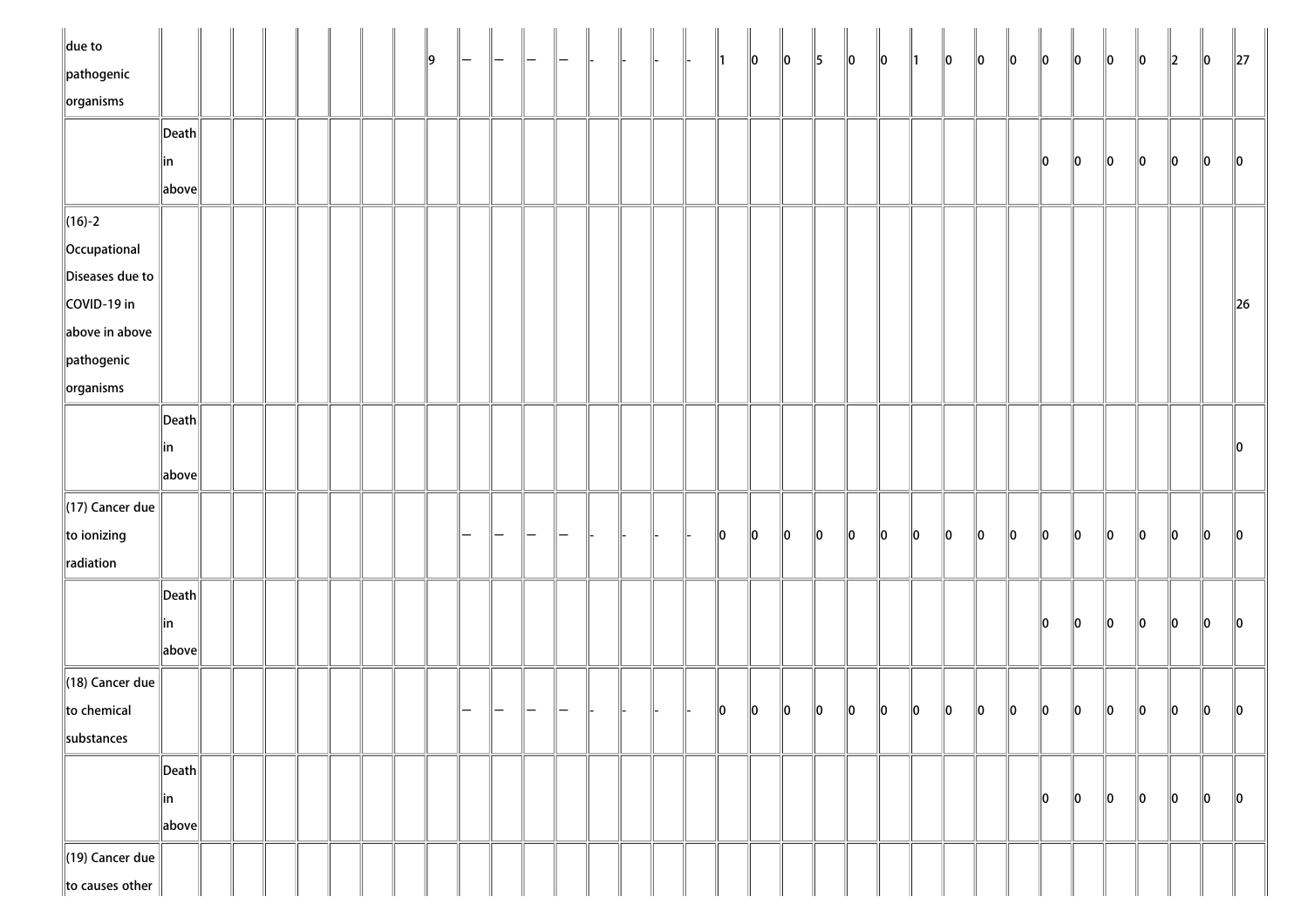| than $(17)$ and                             |                                      |  |  |  |  |              |          |               |     |                |  | $\ 0\ $     | $\ 0\ $       | $\ 0\ $       | $\ 0\ $ | $\ 0\ $ | $\ 0\ $       | $\ 0\ $       | $\ 0\ $       | $\ 0\ $       | $\ 0\ $ | $\ 0\ $     | $\ 0\ $ | $\ 0\ $       | $\ 0\ $       | $\ 0\ $       | $\ 0\ $     | $\ 0\ $        |
|---------------------------------------------|--------------------------------------|--|--|--|--|--------------|----------|---------------|-----|----------------|--|-------------|---------------|---------------|---------|---------|---------------|---------------|---------------|---------------|---------|-------------|---------|---------------|---------------|---------------|-------------|----------------|
| $\ $ (18)                                   |                                      |  |  |  |  |              |          |               |     |                |  |             |               |               |         |         |               |               |               |               |         |             |         |               |               |               |             |                |
|                                             | $\ $ Death $\ $                      |  |  |  |  |              |          |               |     |                |  |             |               |               |         |         |               |               |               |               |         |             |         |               |               |               |             |                |
|                                             | ∥in                                  |  |  |  |  |              |          |               |     |                |  |             |               |               |         |         |               |               |               |               |         | 10          | $\ 0\ $ | $\ 0\ $       | 10            | 10            | $\ 0\ $     | 10             |
|                                             | above                                |  |  |  |  |              |          |               |     |                |  |             |               |               |         |         |               |               |               |               |         |             |         |               |               |               |             |                |
| $\ $ (20)                                   |                                      |  |  |  |  |              |          |               |     |                |  |             |               |               |         |         |               |               |               |               |         |             |         |               |               |               |             |                |
| Cerebrovascular                             |                                      |  |  |  |  |              |          |               |     |                |  |             |               |               |         |         |               |               |               |               |         |             |         |               |               |               |             |                |
| disease, heart                              |                                      |  |  |  |  |              |          |               |     |                |  |             |               |               |         |         |               |               |               |               |         | 10          | $\ 0\ $ | $\ 0\ $       | $\ 0\ $       | 10            | 10          |                |
| disease, etc.                               |                                      |  |  |  |  |              |          |               |     |                |  |             |               |               |         |         |               |               |               |               |         |             |         |               |               |               |             | $\ 0\ $        |
| $\ $ due to                                 |                                      |  |  |  |  |              |          |               |     |                |  |             |               |               |         |         |               |               |               |               |         |             |         |               |               |               |             |                |
| overwork                                    |                                      |  |  |  |  |              |          |               |     |                |  |             |               |               |         |         |               |               |               |               |         |             |         |               |               |               |             |                |
|                                             | $\vert$ Death $\vert$                |  |  |  |  |              |          |               |     |                |  |             |               |               |         |         |               |               |               |               |         |             |         |               |               |               |             |                |
|                                             | ∥in                                  |  |  |  |  |              |          |               |     |                |  |             |               |               |         |         |               |               |               |               |         | $\ 0\ $     | $\ 0\ $ | $\ 0\ $       | $\ 0\ $       | $\ 0\ $       | 10          | $\parallel$ 0  |
|                                             | above                                |  |  |  |  |              |          |               |     |                |  |             |               |               |         |         |               |               |               |               |         |             |         |               |               |               |             |                |
| $\ $ (21) Mental                            |                                      |  |  |  |  |              |          |               |     |                |  |             |               |               |         |         |               |               |               |               |         |             |         |               |               |               |             |                |
| disorder due to                             |                                      |  |  |  |  |              |          |               |     |                |  |             |               |               |         |         |               |               |               |               |         |             |         |               |               |               |             |                |
| serious                                     |                                      |  |  |  |  |              |          |               |     |                |  |             |               |               |         |         |               |               |               |               |         |             |         |               |               |               |             |                |
| occupational                                |                                      |  |  |  |  |              |          |               |     |                |  |             |               |               |         |         |               |               |               |               |         | $\ 0\ $     | $\ 0\ $ | $\parallel$ 1 | $\ 0\ $       | $\parallel$ 1 | $ 0\rangle$ | $\ 0\ $        |
| $\left\ $ psychological                     |                                      |  |  |  |  |              |          |               |     |                |  |             |               |               |         |         |               |               |               |               |         |             |         |               |               |               |             |                |
| burden                                      |                                      |  |  |  |  |              |          |               |     |                |  |             |               |               |         |         |               |               |               |               |         |             |         |               |               |               |             |                |
|                                             | Death                                |  |  |  |  |              |          |               |     |                |  |             |               |               |         |         |               |               |               |               |         |             |         |               |               |               |             |                |
|                                             | ∥in                                  |  |  |  |  |              |          |               |     |                |  |             |               |               |         |         |               |               |               |               |         | $\ 0\ $     | $\ 0\ $ | $\parallel$ 1 | $\ 0\ $       | $\ 0\ $       | $\ 0\ $     | $\ 0\ $        |
|                                             | $\left\Vert \text{above}\right\Vert$ |  |  |  |  |              |          |               |     |                |  |             |               |               |         |         |               |               |               |               |         |             |         |               |               |               |             |                |
| $\parallel$ (22) Other                      |                                      |  |  |  |  |              |          |               |     |                |  |             |               |               |         |         |               |               |               |               |         |             |         |               |               |               |             |                |
| diseases                                    |                                      |  |  |  |  |              |          |               |     |                |  |             |               |               |         |         |               |               |               |               |         |             |         |               |               |               |             |                |
| $\left\Vert$ evidently due to $\right\Vert$ |                                      |  |  |  |  | $\mathbb{I}$ | $\vdash$ | $\overline{}$ | $-$ | $\mathsf{I}$ 1 |  | $ 0\rangle$ | $\parallel$ 1 | $\parallel$ 1 | $\ 2\ $ | $\ 0\ $ | $\parallel$ 1 | $\parallel$ 1 | $\parallel$ 1 | $\parallel$ 1 | $\ 0\ $ | $ 0\rangle$ | $\ 0\ $ | $ 0\rangle$   | $\parallel$ 1 | $\parallel$ 1 | $ 0\rangle$ | $\ 0\ $        |
| occupational                                |                                      |  |  |  |  |              |          |               |     |                |  |             |               |               |         |         |               |               |               |               |         |             |         |               |               |               |             |                |
| causes                                      |                                      |  |  |  |  |              |          |               |     |                |  |             |               |               |         |         |               |               |               |               |         |             |         |               |               |               |             |                |
|                                             | $\vert$ Death $\vert$                |  |  |  |  |              |          |               |     |                |  |             |               |               |         |         |               |               |               |               |         |             |         |               |               |               |             |                |
|                                             | in                                   |  |  |  |  |              |          |               |     |                |  |             |               |               |         |         |               |               |               |               |         | 0           | 10      | $\ 0\ $       | 10            | 10            | $\ 0\ $     | $\ 0\ $<br>- 1 |